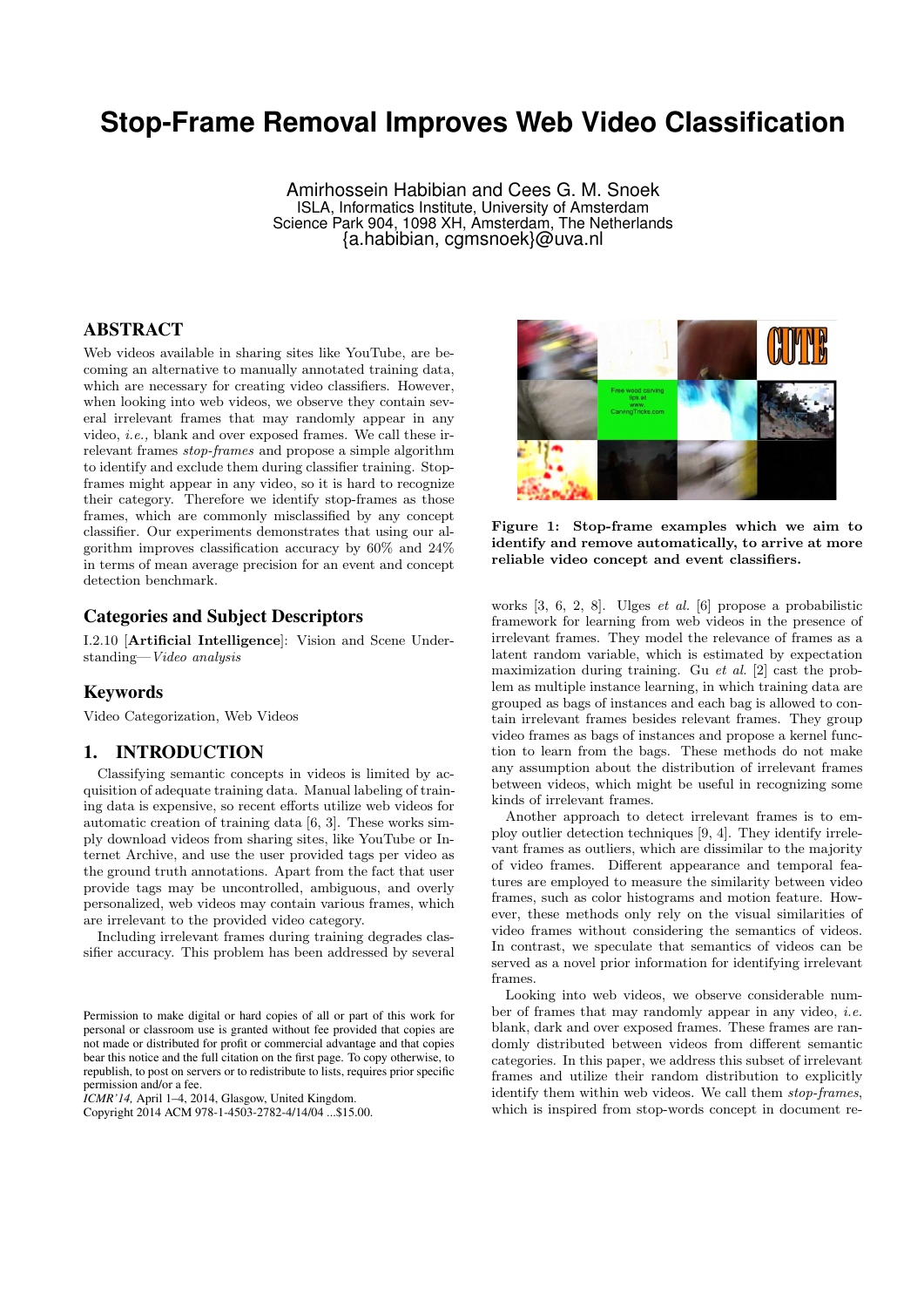trieval [1]. Stop-words such as "the", "a", "is" and "of" are terms that commonly occur in every document and have no discriminating ability. Removing stop-words is a common pre-processing step in document retrieval. Analogous to stop-words, we define stop-frames as those frames that occur in many videos without being correlated to any particular category. Some examples of stop-frames are shown in Fig. 1.

Stop-words are usually detected based on a pre-specified list of words, *i.e.,* prepositions. Similarly, a natural approach to detect stop-frames is to pre-specify the categories of stopframes and to train a visual detector per category [4], such as blank frame detector and motion blur detector. However, due to the large diversity of the visual domain it is impossible to pre-specify all the stop-frame categories. Hence, we aim for automatically detecting stop-frames without prespecifying them.

The main contributions of this paper are: (*i*) introducing stop-frames as a frequent sample of irrelevant frames in web videos, and (*ii*) proposing a simple algorithm for their detection. This algorithm can be considered as a preprocess, which explicitly removes stop-frames and can be coupled with other existing methods to handle irrelevant frames in web videos. Experiments demonstrate that using our method to remove stop-frames, improves classification accuracy by 60% and 24% in terms of mean average precision for event and concept detection benchmarks, respectively.

#### 2. STOP-FRAME REMOVAL

Stop-frames are produced independent to the video content. They may be caused by different reasons:  $(i)$  some are made because of amateur recording and uncontrolled conditions, in which web videos are taken. *i.e.* dark and over exposed frames, which are made because of ill illumination conditions, blurred frames, which are made if camera is shaken during recoding, and blank frames, which are made when camera is extremely occluded by moving objects. (*ii*) Another group are a consequence of editing web videos. The edited videos contain blank frames, sometimes with overlayed text or a logo, which do not necessarily provide a visual clue about the semantic category. (*iii*) Moreover, some frames are affected by typical encoding problems that may occur while down sampling web videos and ruin their visual information. These circumstances randomly happen and affect videos with different content.

Stop-frames may randomly appear in any video, so it is harder to recognize their category in comparison with the informative frames, which usually occur in a particular category. Therefore, stop-frames are more probable to be misclassified than informative frames. Based on this observation, we hypothesize that stop-frames are the frames commonly misclassified by classifiers.

#### 2.1 Algorithm

The inputs to our proposed algorithm are a group of semantic classifiers  $C_i$  trained on web videos so as to predict if a frame *f* belongs to the category *i*. Semantic categories are arbitrary selected and the classifiers are trained on the frames extracted from web videos. Also, frame labels are inherited from video level annotations. We use these classifiers to identify the stop-frames within the training data.

Applying  $C_i$  on a frame  $f$ , will predict if  $f$  belongs to the category *i*. The classifiers are applied on training video

frames with known video level categories, so we can evaluate their predictions. For example, suppose  $C_i$  is trained to recognize the video frames representing the concept *basketball* and we apply it on a frame *f* from the *swimming* category. We know that  $f$  is misclassified, if  $C_i$  predicts that it belongs to basketball category. Let us define a binary random variable  $M_{C_i,f}$  to denote f is misclassified by  $C_i$ . In addition we define a binary random variable  $S_f$  indicating whether frame *f* is a stop-frame. We utilize the classifier predictions  $(M_{C_i,f})$  to estimate the probability that a frame f is a stopframe  $(P(S_f))$ . According to the Bayes rule we formulate  $P(S_f)$  as:

$$
P(S_f) = \frac{P(S_f \mid M_{C_1,f}, \dots M_{C_n,f}) \cdot P(M_{C_1,f}, \dots M_{C_n,f})}{P(M_{C_1,f}, \dots M_{C_n,f} \mid S_f)} \tag{1}
$$

Assuming that the semantic classifiers are independent from each other, equation 1 can be reformulated as equation 2. To hold this assumption, the semantic categories should be distinct and be selected independently.

$$
P(S_f) = \prod_{i=1}^{n} \frac{P(S_f \mid M_{C_i,f}) \cdot P(M_{C_i,f})}{P(M_{C_i,f} \mid S_f)}
$$
(2)

Stop-frames are uniformly distributed within all categories, so we assume that all classifiers might misclassify them with the same probability. Based on this assumption, we replace  $P(M_{C_i,f} | S_f)$  with a constant.

Stop-frames are more probable to be misclassified, but classifiers may misclassify informative frames too. The more accurate a classifier is, the less informative frames it misclassifies. In other words, the more accurate a classifier is, the more probable its misclassified frames are stop-frames. Therefore, we have approximated  $P(S_f | M_{C_i,f})$  with accuracy of  $C_i$  in terms of average precision (AP). Putting all together, equation 2 is reformulated as the following.

$$
P(S_f) \propto \prod_{i=1}^{n} AP(C_i).P(M_{C_i,f})
$$
\n(3)

In order to determine  $P(M_{C_i,f})$  we apply  $C_i$  on  $f$  which predicts the posterior probability that *f* belongs to category  $i$  ( $P(i | f)$ ). For the cases that  $f$  does not belong to category *i*,  $P(M_{C_i,f})$  is equal to  $P(i | f)$ . Otherwise it is equal to 1- $P(i | f)$ .

In summary, to find stop-frames within training videos, we determine  $P(S_f)$  for all video frames according to equation 3. In this equation, stop-frames are identified as the frames commonly misclassified by semantic classifiers. After determining  $P(S_f)$  we remove the frames with the highest probabilities. The number of frames which should be removed is a parameter that represents the number of stop-frames in the data set. Overestimating or underestimating this parameter degrades the classification accuracy. Therefore, the parameter is estimated by maximizing the classifier accuracy on validation data.

#### 3. EXPERIMENTAL SETUP

#### 3.1 Data Sets

We evaluate our stop-frame remover on two web video collections: the 2011 TRECVID Multimedia Event Detection corpus [5] and the YouTube 22 concepts from Ulges *et al.* [7].

TRECVID's 2011 multimedia event detection corpus is a large publicly available collection of web videos. It contains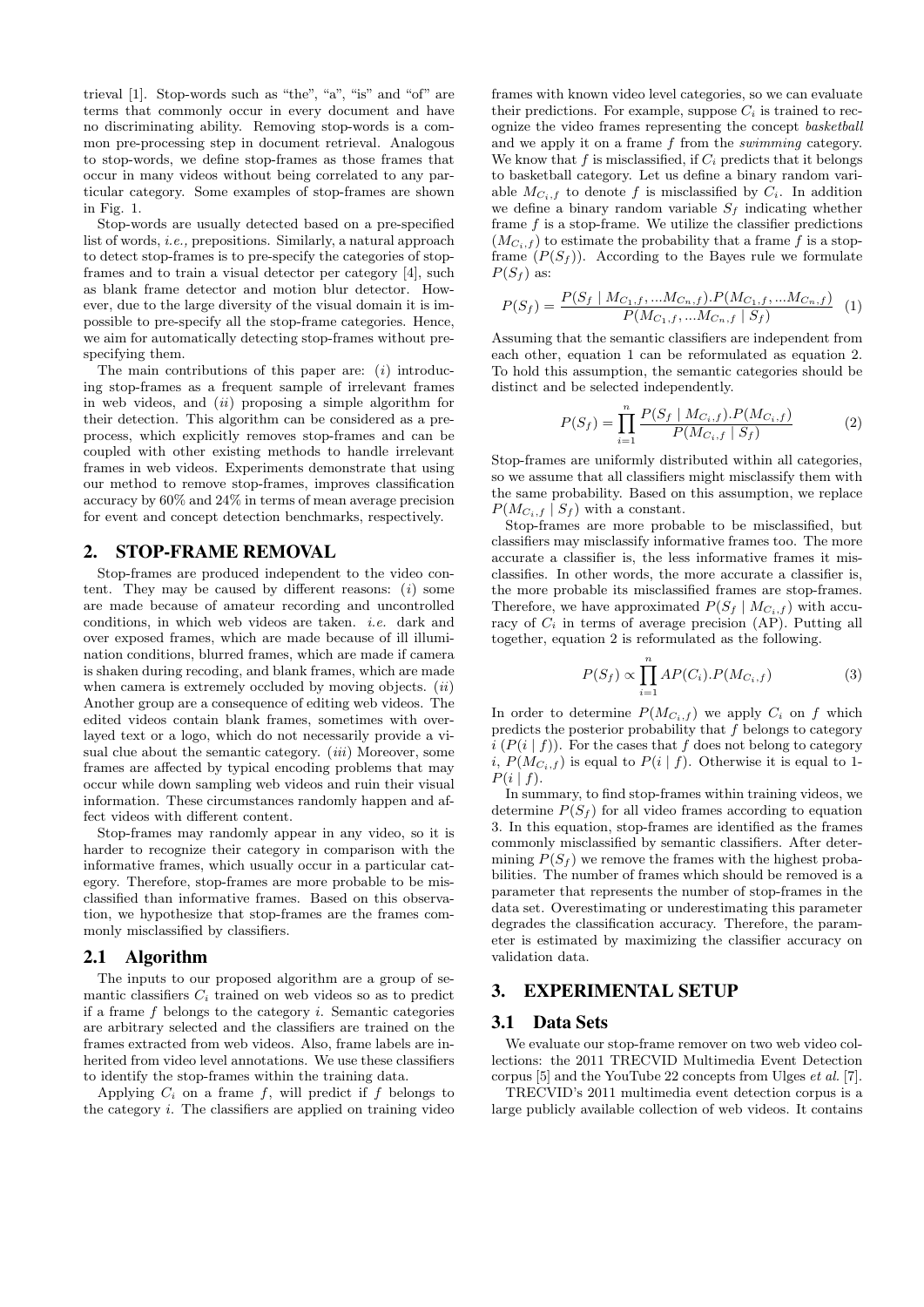

Figure 2: Experiment 1. Using more classifiers results in a better identification of stop-frames and consequently an improved concept and event detection in web video. Good stop-frame identification is achieved by relying on the output of five (random) classifiers.

38,387 web videos, totaling 1,299 hours, collected from various web videos hosting sites. This dataset consists of training and test samples for 15 events. Each event is a complex activity occurring in unconstrained conditions. The dataset is released in three parts: event kit, development and opaque collections. Event kit contains the positive exemplar videos for all 15 events. In our experiments, we use it as the training set. For each event, we use its exemplar videos as the positive samples and the other 14 events' videos as the negatives. The development collection includes the test data for five events. The test set for the other ten events are included in the opaque video collection. In our experiments, we use the development collection as the test set.

The YouTube 22 concepts dataset is prepared by the German Research Center for Artificial Intelligence [7]. It contains web videos for 22 visual concepts downloaded from YouTube. The concepts include activities *(e.g.* riot, sailing), objects (*e.g.* cat, helicopter), and scenes (*e.g.* desert, beach). For each concept 100 videos are downloaded totaling 194 hours. In our experiment, we divide the videos equally into training and test sets. For each concept, we use the videos from the other 21 concepts, as the negative examples.

#### 3.2 Implementation Details

Video Representation: Each video is segmented into its shots, based on the significant changes in opponent color histograms within a window of 12 frames. For each shot, the middle frame in addition to i-frames distributed around it, are extracted as the key frames. Each key frame is represented by bag-of-words encoding of SIFT, Opponent-SIFT and RGB-SIFT descriptors extracted at Harris-Laplace keypoints and dense sampled points.

Video Classification: We employ SVM classifiers with fast histogram intersection kernel to learn concepts and event categories. The classification is performed at frame level, which means that classifiers are trained and tested on the extracted key frames. To arrive at a decision at video level, we use max pooling over all classified frames. To evaluate



Figure 3: Samples for the frames incorrectly determined as stop-frames.

the classifiers accuracy, we use the average precision criterion, as a good combination of precision and recall [5].

Stop-frame Detection: We detect the stop-frames based on the algorithm proposed in Section 2.1. As semantic classifiers  $C_i$ , we rely on the trained event and concept classifiers. In other words, for event and concept detection experiments we rely on the 15 and 22 event and concept classifiers, respectively, as *Ci*.

#### 3.3 Experiments

We perform two experiments to evaluate the effectiveness of our method in improving the classification accuracy by removing the stop-frames. Each experiment is performed for both data sets.

Experiment 1: How many classifiers to use? In our method, stop-frames are detected by applying a number of semantic classifiers on frames. The question arises how many classifiers are needed? To answer this question, we compare the stop-frames detected by a varying number of classifiers. We start from one classifier and incrementally add more classifiers. Classifiers are selected randomly and for more robustness, the experiment is repeated for five different random selections of classifiers. To compare different cases, we exclude the stop-frames detected by each group of classifiers before training.

Experiment 2: Does stop-frames removal improve video classification? This experiment examines the effect of stop-frame removal in web video classification. We compare two cases: (*i*) a baseline, in which the classifier is trained on all key frames extracted from the training videos, and (*ii*) stop-frames removal, in which the stop frames are detected by our proposed algorithm and excluded before training the classifier.

## 4. RESULTS

Experiment 1: How many classifiers to use? We present the results of experiment 1 in Fig. 2. As can be observed, the answer to the question how many classifiers to use is that in general using more classifiers to detect the stop-frames lead to a more confident decision. While using more classifiers is better in general, the results also indicate that more than five classifiers does not significantly change the results. It demonstrates that we can efficiently remove the stop-frames with five classifiers.

Experiment 2: Does stop-frames removal improve video classification? We visualize the results of experiment 2 in Fig. 4. Stop-frame removal improves the video